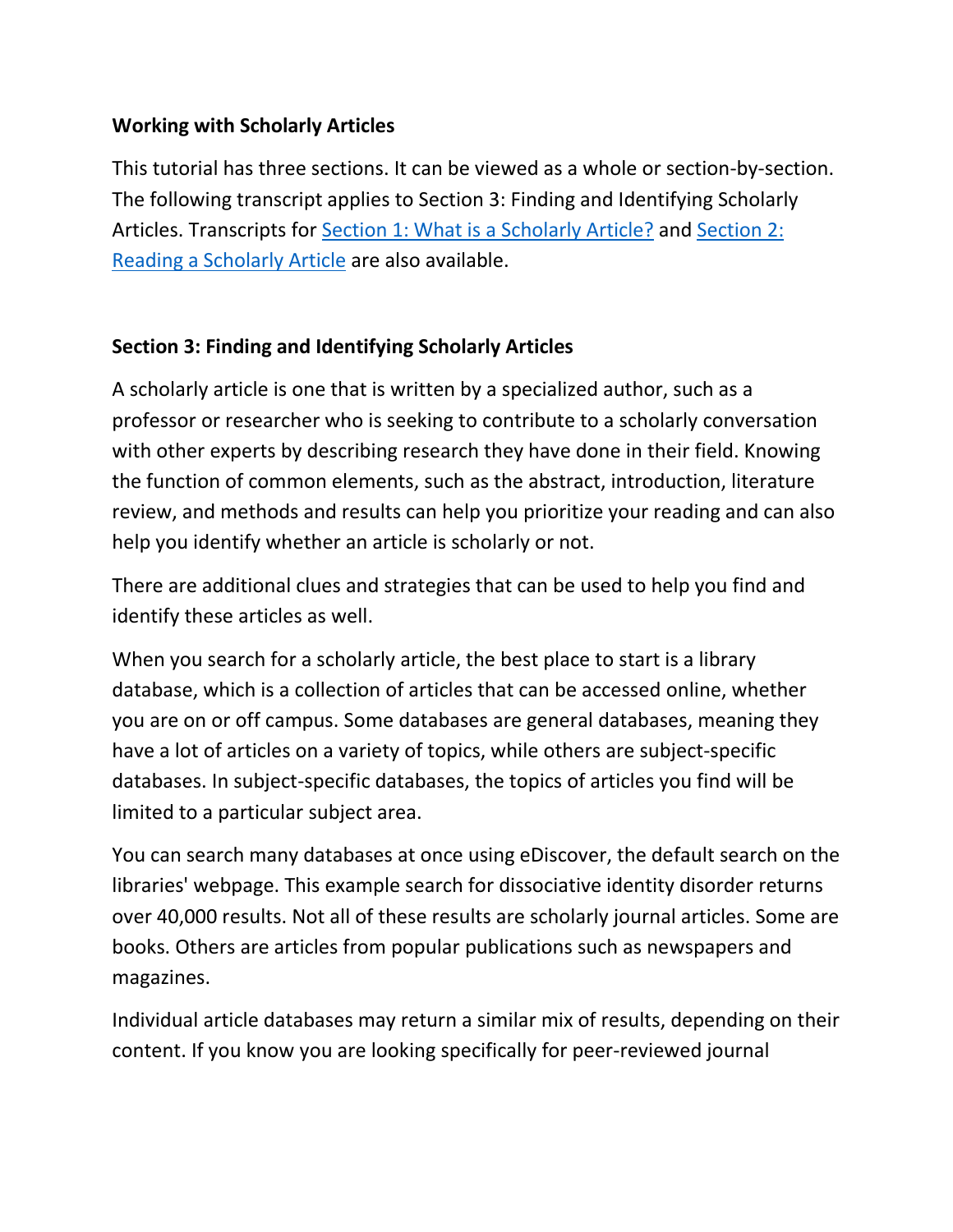articles, a simple way to weed out non-scholarly journal articles is to look for an option to limit results to only scholarly, peer-reviewed journals.

In eDiscover, this option is on the left side of the screen. In individual databases, it may be located elsewhere. Clicking this option reduces the number of results. Books, media, and articles from non-scholarly sources should now be filtered out. Keep in mind, however, that aside from peer-reviewed articles, scholarly journals also often feature non-peer reviewed content such as book reviews, which will not be filtered out by choosing this option. You'll want to avoid this content if you are searching specifically for peer-reviewed articles.

If you forget that the option to limit to peer-reviewed articles is there or if you are working in a search engine like Google Scholar that does not have the option to filter your results in this way, there are other clues you can use to help you tell whether an article is scholarly or not.

The first clue is the article's title. Scholarly articles are written by specialized authors for a specialized audiences and the titles reflect the expectation that readers will have a certain level of knowledge about the field and the vocabulary it uses. The titles tend to be descriptive, which identifies the problem the authors were trying to solve and the method they used to try to solve it.

Next, look for the names of the authors. As stated in a previous section of the tutorial, anyone can participate in a scholarly conversation and they can do so through a variety of venues. Scholarly articles are a part of the conversation that tends to be written by experts with some authority in the field, such as professors and researchers rather than journalists. Professors and researchers will have affiliations with universities or other research institutions. Information about the author's affiliations can be found in the record for the article in the library database or the article itself. You can also Google the authors' names to learn more about their background.

The third clue is the title of the publication. The title should not be something you recognize from the magazine rack in a grocery store, like the New York Times or Time magazine. Even though these are credible sources, they are considered popular rather than scholarly and are not peer-reviewed. Titles for scholarly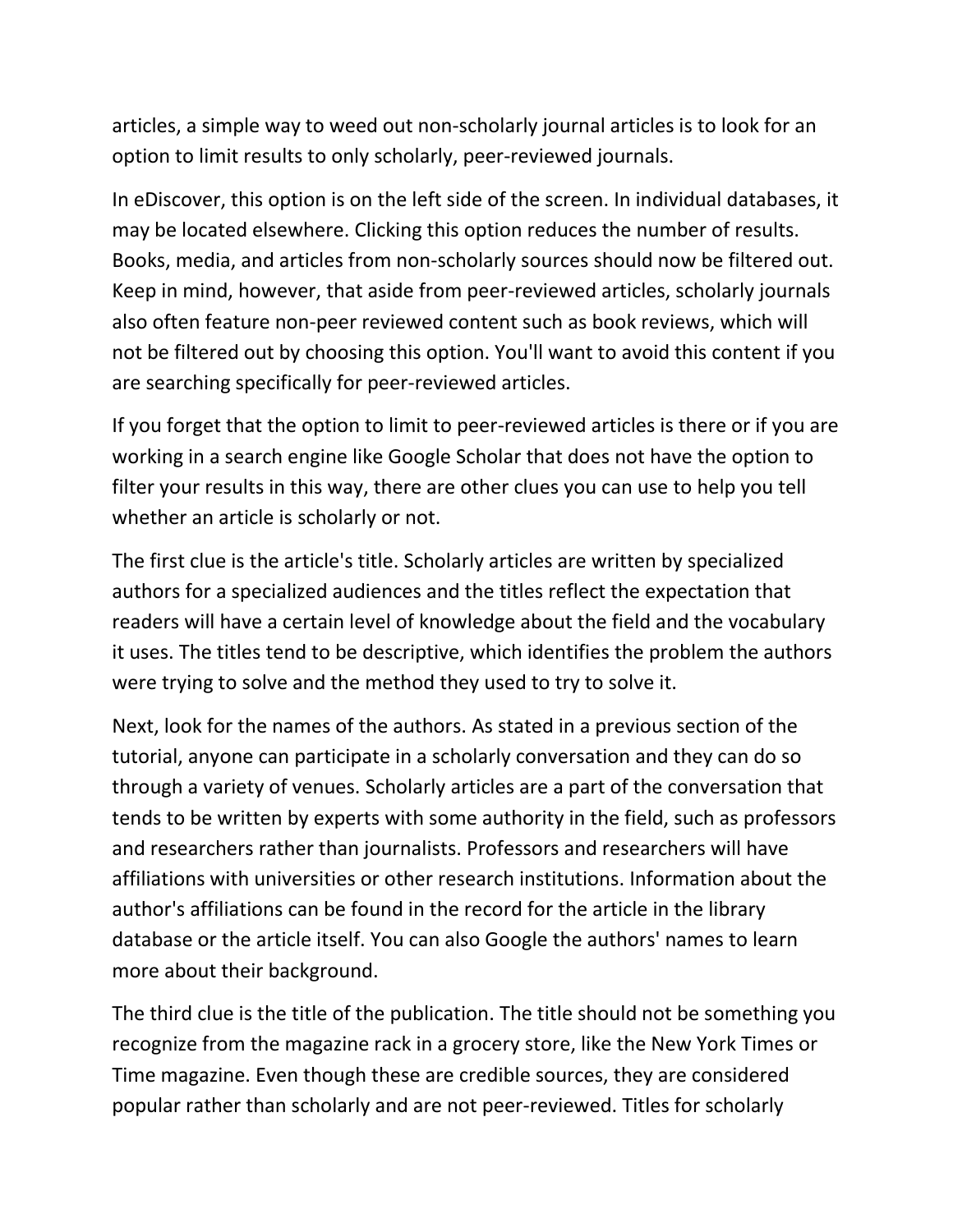journals often include words like journal, transactions, proceedings, quarterly, or studies, but not always.

The article length can also be a clue. Scholarly journal articles tend to be long, often 10 or more pages. If an article is more than 10 pages, it is likely a scholarly article. If it is under 10 pages, use the other clues we've reviewed to try to tell if it is a scholarly article or not.

Finally, the article's abstract can help you tell whether or not the article is scholarly. Remember that scholarly articles are commonly based on formal research studies. The abstract of a scholarly article will usually include information about the problem being solved, the reason it's important to solve this problem, the method used to try to solve the problem, and may also briefly mention the results.

Knowing to look for the peer-review option in a database and use clues such as the article title, author affiliations, and abstract can help you become better at identifying scholarly journal articles.

**Scroll down to answer a Check Your Knowledge question to complete this section.**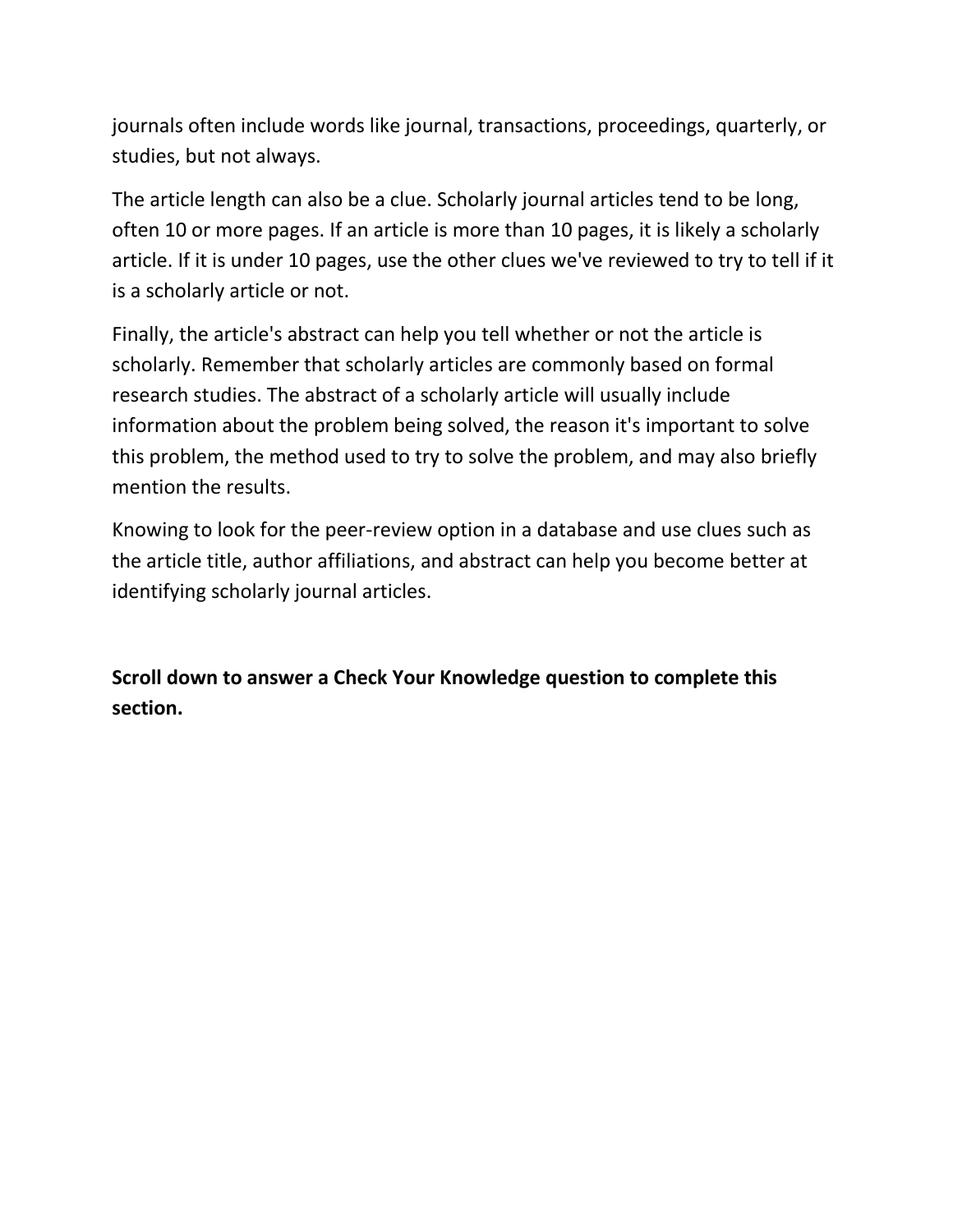# **Check Your Knowledge**

Based on your knowledge of the characteristics of scholarly articles, which of the following would most likely be the best option for a student who is trying to find a scholarly article for a research assignment on Facebook? (Click the "view record" link for each option to view the article's record.)

- a) [Facebook Users Getting Better at Managing Privacy, Study Finds](#page-5-0) [\(view](http://libproxy.albany.edu/login?url=http://search.ebscohost.com/login.aspx?direct=true&db=a9h&AN=82033718&site=ehost-live)  [record\)](http://libproxy.albany.edu/login?url=http://search.ebscohost.com/login.aspx?direct=true&db=a9h&AN=82033718&site=ehost-live)
- b) Attachment Theory as a Framework for Explaining Engagement with [Facebook](#page-4-0) [\(view record\)](http://libproxy.albany.edu/login?url=http://search.ebscohost.com/login.aspx?direct=true&db=a2h&AN=100851290&site=eds-live&scope=site)
- c) [The Fall of Facebook](#page-5-0) [\(view record\)](http://libproxy.albany.edu/login?url=http://search.ebscohost.com/login.aspx?direct=true&db=a9h&AN=99338284&site=ehost-live)
- d) [Facebook Will Add Its Resources to Amber Alerts](#page-5-0) [\(view record\)](http://libproxy.albany.edu/login?url=http://search.ebscohost.com/login.aspx?direct=true&db=a9h&AN=100383404&site=ehost-live)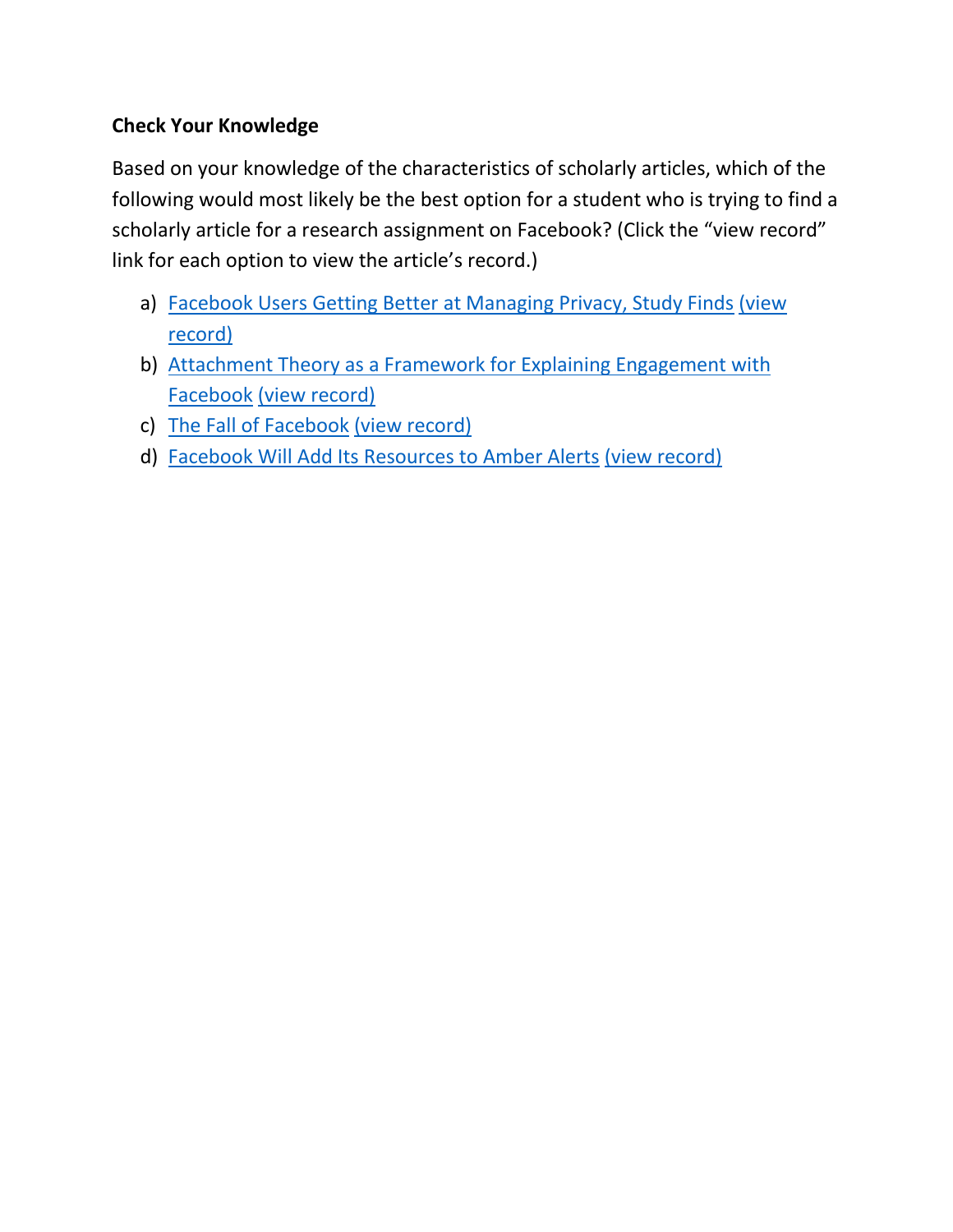<span id="page-4-0"></span>**You Answered: B**

**Correct!**

**[Exit the Tutorial](http://library.albany.edu/infolit/) [Get credit](https://library.albany.edu/infolit/credit/?pass=valid)**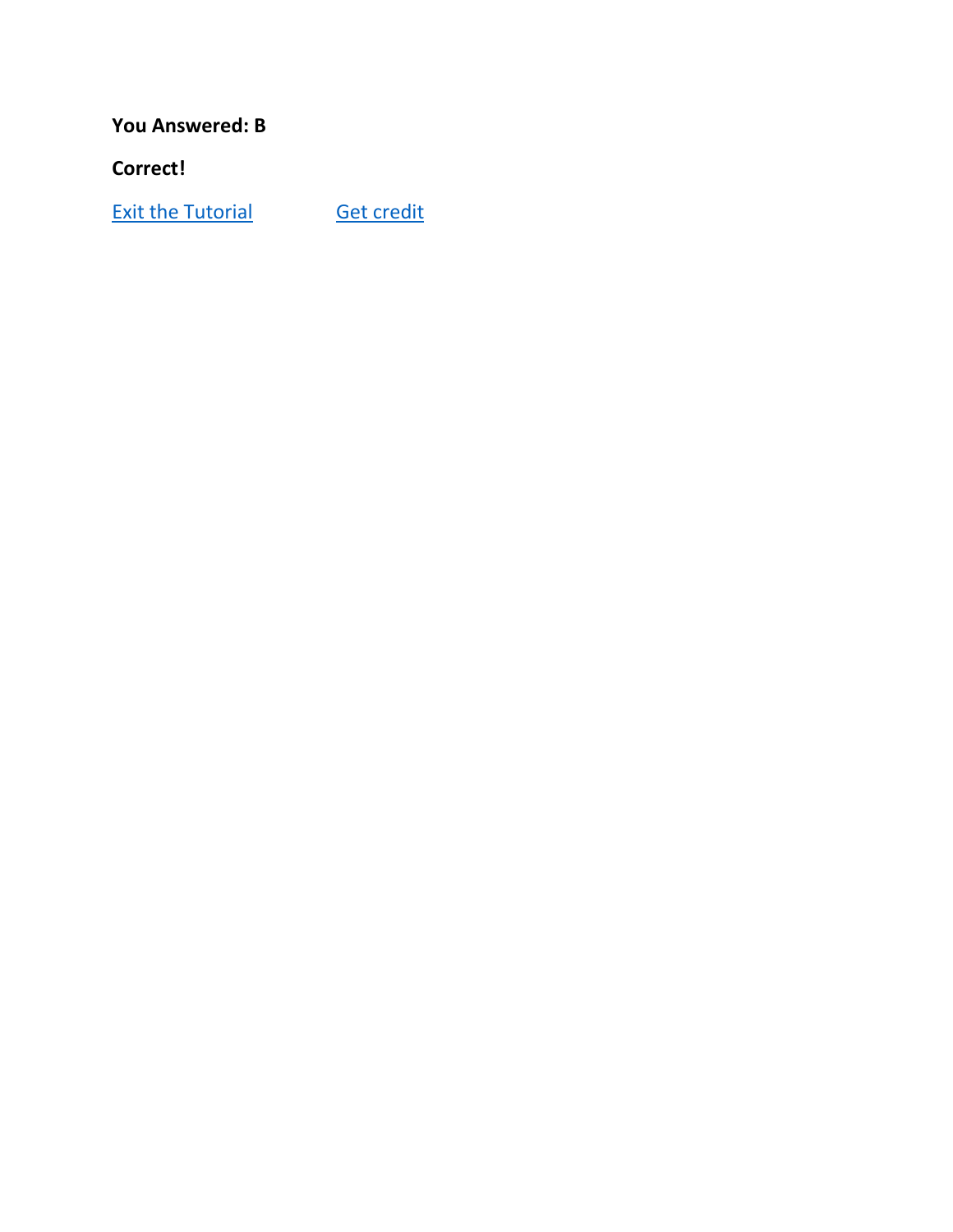### <span id="page-5-0"></span>**You Answered: A, C, or D**

### **Incorrect**

Scholarly articles are written by specialized authors for a specialized audience and often feature titles that reflect the specialized background knowledge needed to fully understand the article's content. "Attachment Theory as a Framework for Explaining Engagement with Facebook" is a title that will attract readers who may be conducting research of their own on the psychological impact of using Facebook, but won't do much to attract clicks from a more general audience without a background in that subject area. Information in the article's record includes an abstract that describes a research study conducted by the authors, all of whom have university affiliations. The article's length, in comparison to the other options, is also a good clue that this is an article from a scholarly, peerreviewed source.

#### [Review more](#page-6-0) **[Get credit](https://library.albany.edu/infolit/credit/?pass=valid)**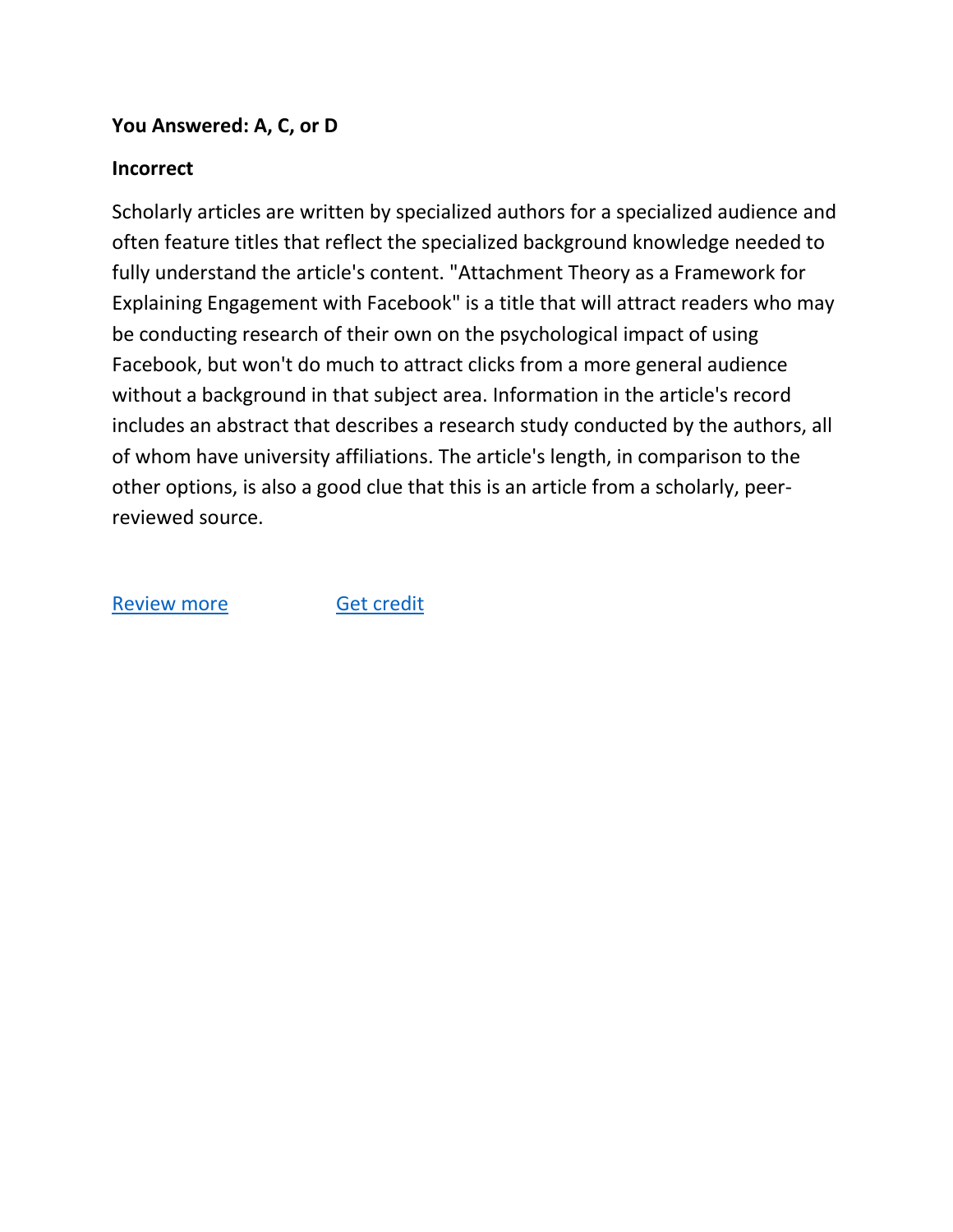# <span id="page-6-0"></span>**Optional review**

Example 1: Facebook Users Getting Better at Managing Privacy, Study Finds

If you know that the purpose of a scholarly journal article is to report on the findings of a particular research study, you might assume that an article with a title that includes the words "study finds" indicates that the article is scholarly in nature. However, the phrase "study finds" is more commonly found in headlines for news or magazine articles, which sometimes report on research findings that may be of interest to the publication's readers, many of whom may not be among the specialized audience of the scholarly journal where the research may have originally been published. The article reporting on the study will cite the study as a source and summarize its findings and why it's important. So while articles like these are not scholarly or peer-reviewed themselves, they can lead you to the scholarly articles on which they are based. If you click through to the article's record, other clues that the article is not scholarly include its length, the title of the publication that it is from, and the lack of university of research affiliations noted for its author.

# Example 2: The Fall of Facebook

Magazine articles like this one tend to examine a topic of current interest in some depth, offering commentary or analysis of the topic. The authors of these articles may cite outside sources to support their ideas, including interviews with experts, other news or magazine articles, or scholarly articles, but do not conduct research studies to prove or disprove a particular hypothesis and the reader will not be required to have any special background knowledge in order to understand the article's content. The titles of magazine articles tend to be written in ways that are provocative or attention-grabbing, as a way to pique readers' interest and sell issues or attract clicks.

The title "The Fall of Facebook" is intended to intrigue readers who may be interested in learning more about the author's analysis of the popular social media site and why he or she believes its demise may be imminent. Further clues